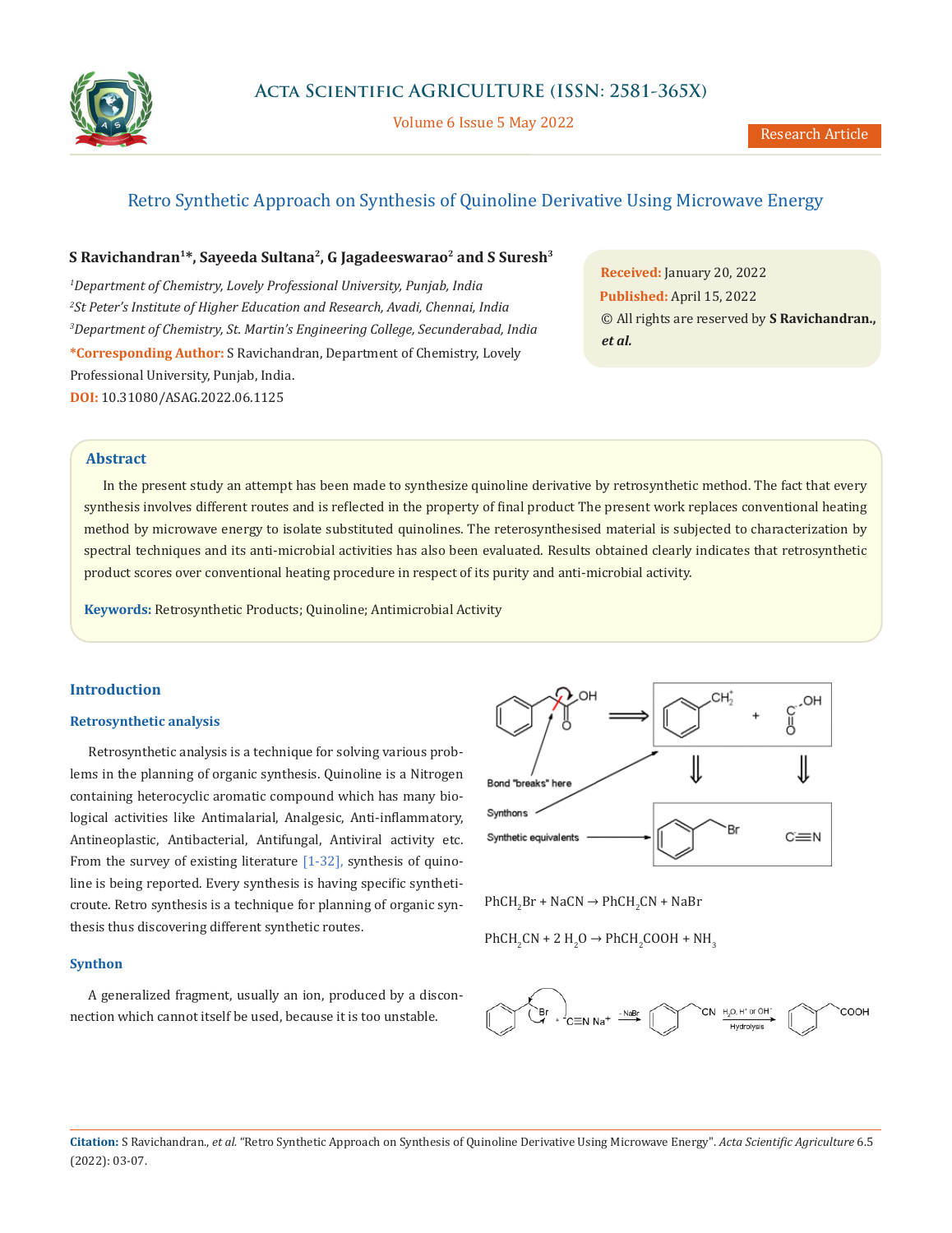In the present attempt quinoline derivatives are prepared by retro synthetic method instead on conventional heating method. Suitable synthetic equivalents are employed as a source materials. Conventional method takes 2-3 hours which consume lot of fuels. Therefore, in the present study Microwave energy is utilized to heat the reactants using micro-oven. 3,4- dimethyl aniline and acrolein were heated in a micro oven and the product obtained was characterized by analytical methods including melting point, UV-Visible spectrum and Infra-red spectrum.

#### **Experimental Methods**

### **Preparation of reaction mixture**

4g of 3,4- Dimethyl Aniline was dissolved in 50 ml of acetic acid and 5.8 ml (1 mole) of this solution was taken in a glass beaker and equal molar allyl alcohol (1 mole), 10 ml of 10% dilute nitric acid and 2 ml of concentrated sulphuric acid were added to it. This mixture was kept in a microwave oven with 17% output and subjected to micro wave radiation for 2 minutes. The completion of reaction was verified by TLC. The microwave reaction was continued further two more minutes (totally 4 minutes) and continued the TLC process. Similarly, the heating and TLC identification was carried out for 6 minutes and 8 minutes too. The solution was filtered and the yield was recrystallized using ethanol.

### **Synthetic equivalents**





#### **Disc diffusion method**

When a filter paper disc impregnated diffusion will take place into chemical on the agar only around the disc. The solubility of the chemical and its molecular sizes how's the area of chemical infiltration on the disc is known as a "zone of inhibition". Antiseptics are used on living tissue to remove pathogens. When performing disc diffusion susceptibility test certain things are held constant and inhibition is variable. The quantity of organism used is standardized by turbidity standard and incubation is at  $35\text{-}37^{\circ}\text{C}$  in ambient air for 24 hours. The Mueller-Hinton agar method is well documented and standard zones of inhibition found for susceptible values. There is also a zone of intermediate resistance indicating that some inhibition occurs using this antimicrobial but it may not be sufficient inhibition toeradicate the organism from the body. The chemical under consideration is used to saturate a filter paper disc. This disc is then used to introduce the chemical to the agar for testing. The actual zone sizes have not been standardized as in the Kirby-Bauer method, but a comparison of zone sizes for the same chemical among organisms will provide a n approximate effectiveness of the chemical.

### **Results and Discussion**

Synthesis of many substituted quinoline by conventional heating methods have been reported. Every synthesis is having more than one possible synthetic route. Retro synthesis is a technique for planning of organic synthesis thus discovering different synthetic routes. In the present attempt, quinoline derivatives are prepared by retro synthetic method using microwave radiation instead of conventional heating method. Suitable synthetic equivalents are employed as a source material. 3,4- Dimethyl aniline and acrolein were heated in a micro-oven and the product obtained was identified by TLC. The product was characterized by analytical methods such as UV- Visible and Infra-red spectrum. Its melting point was found out.

#### **UV-Visible spectrum**

The UV-Visible spectrum of the product 5,6 dimethyl quinoline was recorded using Labtronics UV Visible Spectrophotometer (Range 200-1000 nm) using ethanol as solvent and is shown in Figure 1. It showed two prominent peaks at  $\lambda_{\text{max}}$ =276.95 nm and  $\lambda_{\textrm{\tiny{max}}}$ = 314.19 nm, indicating the (n→π $^{\textrm{\tiny{}}}$ ) electronic transition at the higher energy region and a  $(\pi \rightarrow \pi^\ast)$  electronic transition in the lower energy region as expected for the product.

**Citation:** S Ravichandran., *et al.* "Retro Synthetic Approach on Synthesis of Quinoline Derivative Using Microwave Energy". *Acta Scientific Agriculture* 6.5 (2022): 03-07.

 $04$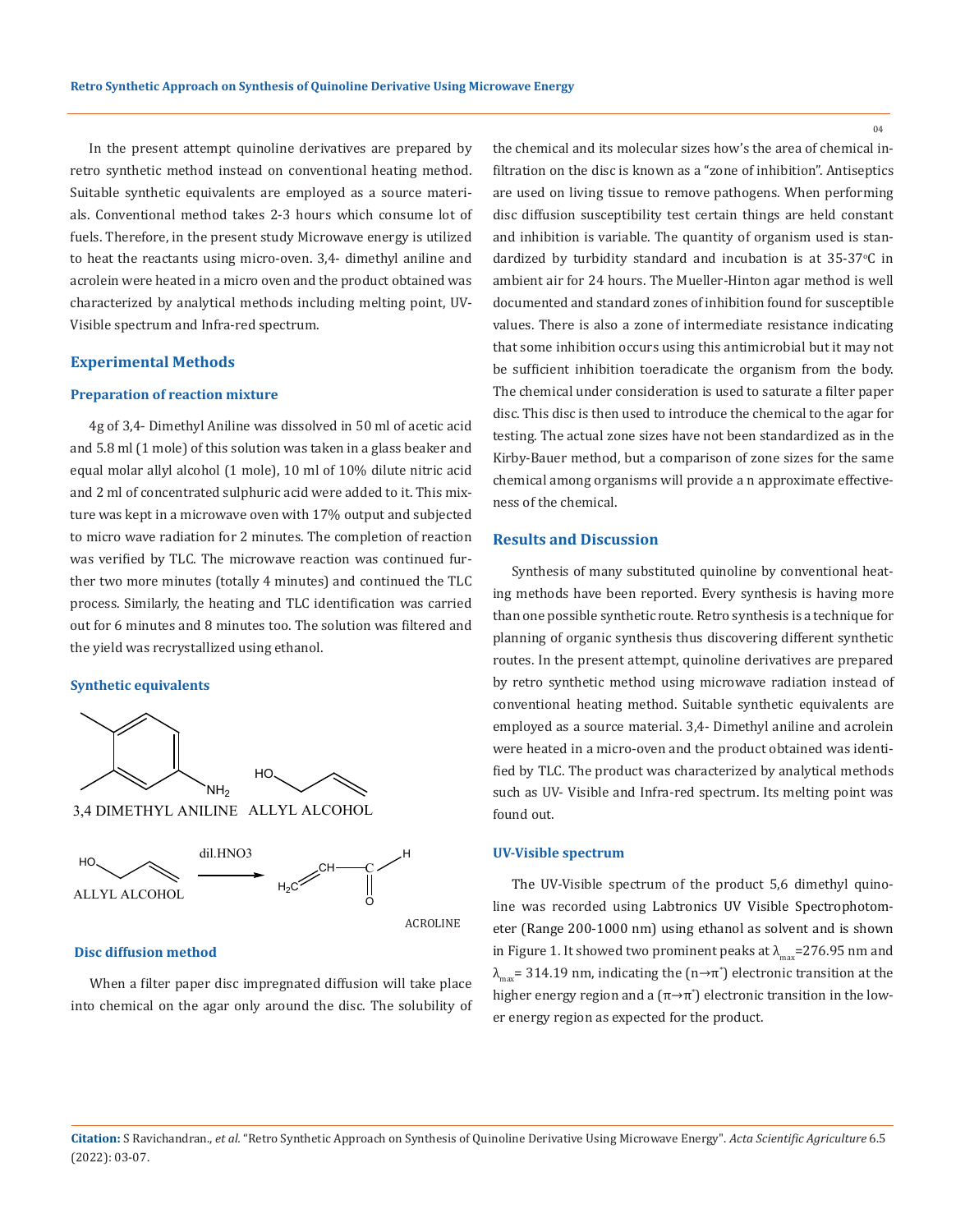

**Figure 1:** UV-Visible spectrum of 5,6 dimethyl quinoline IR spectrum.

The IR spectrum of the product 5,6 dimethyl quinoline was recorded and is shown in Figure 2. It showed the following characteristic peaks for the product as expected.



**Figure 2:** IR Spectrum of 5,6 dimethyl quinoline.

| S.             | <b>IR</b> absorption frequency | Correspond-   | <b>Type of</b> |
|----------------|--------------------------------|---------------|----------------|
| N <sub>o</sub> | in $cm-1$                      | ing bond      | vibration      |
| 1              | 1036                           | $C-N$         | Stretching     |
| 2              | 1603                           | $C = C$       | Stretching     |
| 3              | 1603                           | $C = N$       | Stretching     |
| 4              | 1441                           | Aliphatic C-H | Bending        |
| 5              | 3183                           | Aromatic C-H  | Stretching     |
| 6              | 3400                           | $N-H$         | Stretching     |
| 7              | 918                            | C-H           | Bending        |

**Table 1:** Band assignments - IR spectrum of 5,6 dimethyl quinoline.



5,6-di methyl quinoline

The analytical characteristic studies support the following structure

### **Kirby-Bauer Antimicrobial Susceptibility Test**

Organisms to be tested: *Staphylococcus aureus, E. coli.*

Procedure

- Plate culture got developed for the sample organisms.
- It was mixed thoroughly and made sure that no solid material from the colony was visible.
- • This procedure was repeated until the turbidity of the saline solution matches that of the standard available.
- The swab was dipped into the broth culture of the organism. And it was gently squeezed the swab against the inside of the tube to remove excess fluid. The swab was used to streak a Mueller-Hinton agar plate or a nutrient agar plate for a lawn of growth. It was best accomplished by streaking the plate in one direction, then streaking at right angles to the first streaking, and finally streaking diagonally.
- The plates were allowed to dry for about 5 minutes.

### **Dispenser method**

- Dispenser was made containing the correct antibiotic disks for the test sample of organism.
- • It was emulsified using a sterile loop in the sterile saline solution.
- Dispenser was placed over the surface of the plate.
- The disks used gently pressed onto the surface of the agar, taking care not to press them into the agar.
- The plates incubated for 24hours at 37° C.

05

**Citation:** S Ravichandran., *et al.* "Retro Synthetic Approach on Synthesis of Quinoline Derivative Using Microwave Energy". *Acta Scientific Agriculture* 6.5 (2022): 03-07.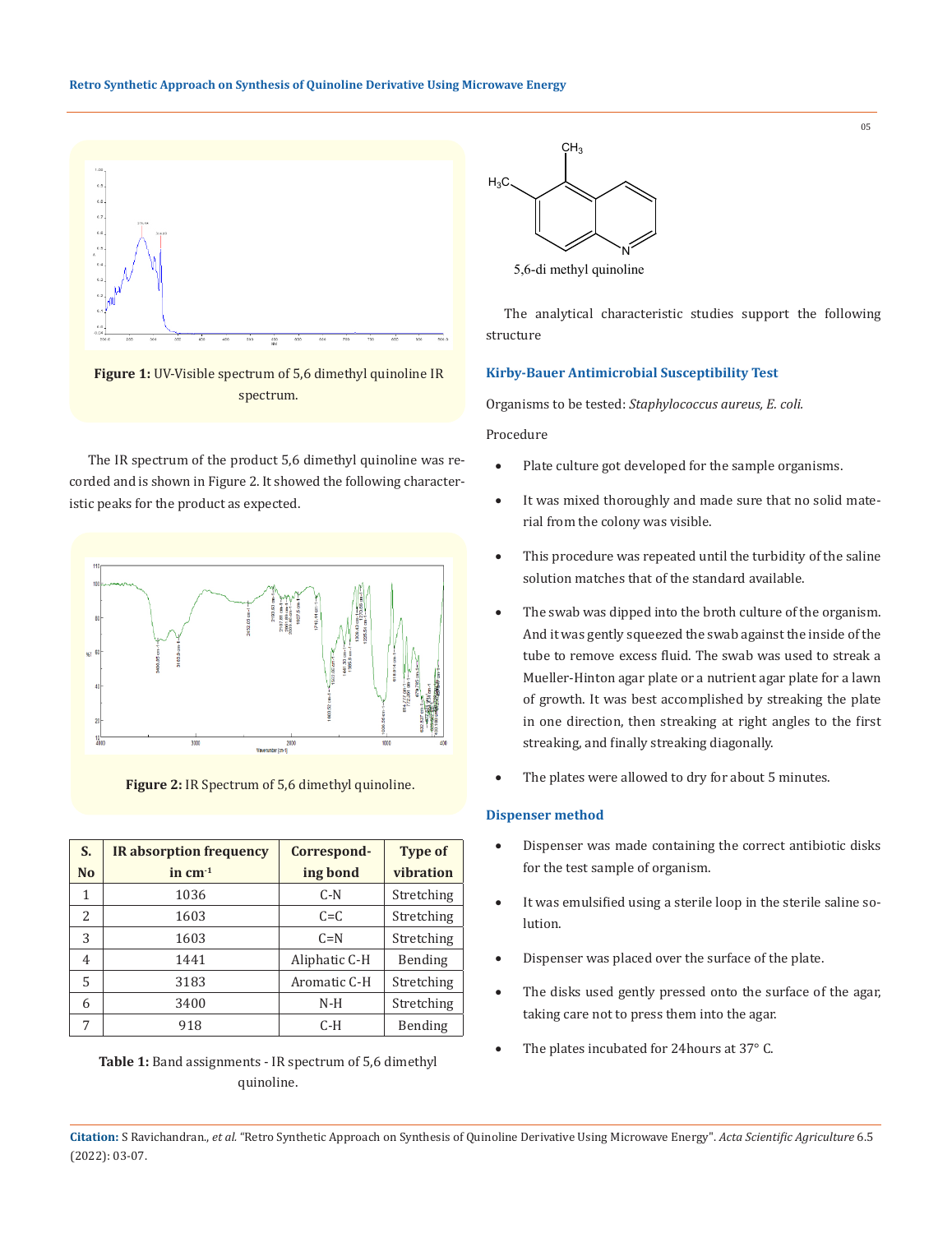- The zone of inhibition for each antibiotic were measured using metric ruler.
- The collected data are furnished in the following table 2a and 2b.

| <b>Species</b>        | $100$ mg | $200$ mg | $500$ mg |
|-----------------------|----------|----------|----------|
| E. coli               | 16.63    | 18.2     | 20.5     |
| Staphylococcus Aureus |          | 4.3      | 4.7      |

**Table 2a:** Zone of Inhibition.

| <b>Species</b>        | $100 \text{ mg}$ 200 mg |      | $500$ mg |
|-----------------------|-------------------------|------|----------|
| E. coli               | 22.3                    | 25.6 | 28.2     |
| Staphylococcus aureus | 2.3                     | 4.1  | 9 1      |

**Table 2b:** Zone of Inhibition.

### **Standard: Chloramphenicol**

The antibacterial activity of the microwave assisted synthesized compound was tested for a gram negative bacteria (*E. coli*) and gram positive bacteria (*staphylococcus aureus*), using chloramphenicol as standard by disk diffusion method. The zone of inhibition for *E. coli* bacteria was measured in mile meter for different concentration of the sample. The zone of the inhibition for various concentration for the sample was tabulated as above. From the table it is clear that the synthesized compound has antibacterial activity significantly from 100mg onwards.

### **Summary and Conclusion**

Quinoline derivative synthesized by retrosynthetic method. The yield percentage was calculated and compared with that of conventional heating methods. It is concluded the microwave radiation can be utilized for synthesis of quinoline derivatives in better yield than conventional heating methods. The antibacterial activity of the synthesized compound was tested against *E. coli* and *Staphylocaccusaureus* using chloramphenicol as standard by disk diffusion method. It is also reveals that the zone of inhibition linearly varies with concentration. Hence the present project work has wider scope for still more findings.

### **Bibliography**

- 1. TM Gøgsig., *et al*. *Organic Letters* 11 (2009): 4886-4888.
- 2. OV Larionov., *et al*. *Organic Letters* 16 (2014): 864-867.
- 3. R Yan., *et al*. *Organic Letters* 15 (2013): 4876-4879.
- 4. R Sarma and D Prajapati. *Synlett* (2008): 3001-3005.
- 5. Z Wang., *et al*. *The Journal of Organic Chemistry* 77 (2012): 8615-8620.
- 6. S Khong and O Kwon. *The Journal of Organic Chemistry* 77 (2012): 8257-8267.
- 7. H Batchu S., *et al*. *Organic Letters* 14 (2012): 6330-6333.
- 8. X Jia., *et al*. Org. Lett 14 (2012): 4030-4033.
- 9. Y Zhang., *et al*. *Organic Letters* 14 (2012): 2206-2209.
- 10. G Shan., *et al*. *Organic Letters* 13 (2011): 5770-5773.
- 11. KC Lekhok., *et al*. *Synlett* (2008): 655-658.
- 12. NT Patil and VS Raut. *The Journal of Organic Chemistry* 75 (2010): 6961-6964.
- 13. B Das., *et al*. Synthesis (2011): 3267-3270.
- 14. A Kumar and VK Rao. *Synlett* (2011): 2157-2162.
- 15. N Sakai., *et al*. *Organic Letters* 14 (2012): 836-839.
- 16. T Mitamura., *et al*. *The Journal of Organic Chemistry* 76 (2011): 1163-1166.
- 17. Z Zhang., *et al*. *Organic Letters* 10 (2008): 173-175.
- 18. R Martinez., *et al*. *The Journal of Organic Chemistry* 73 (2008): 9778-9780.
- 19. RP Korivi., *et al*. *The Journal of Organic Chemistry* 71 (2006): 7079-7082.
- 20. RG Xing., *et al*. Synthesis (2011): 2066-2072.
- 21. MJ Sandelier and P DeShong. Org. Lett 9 (2007): 3209-3212.